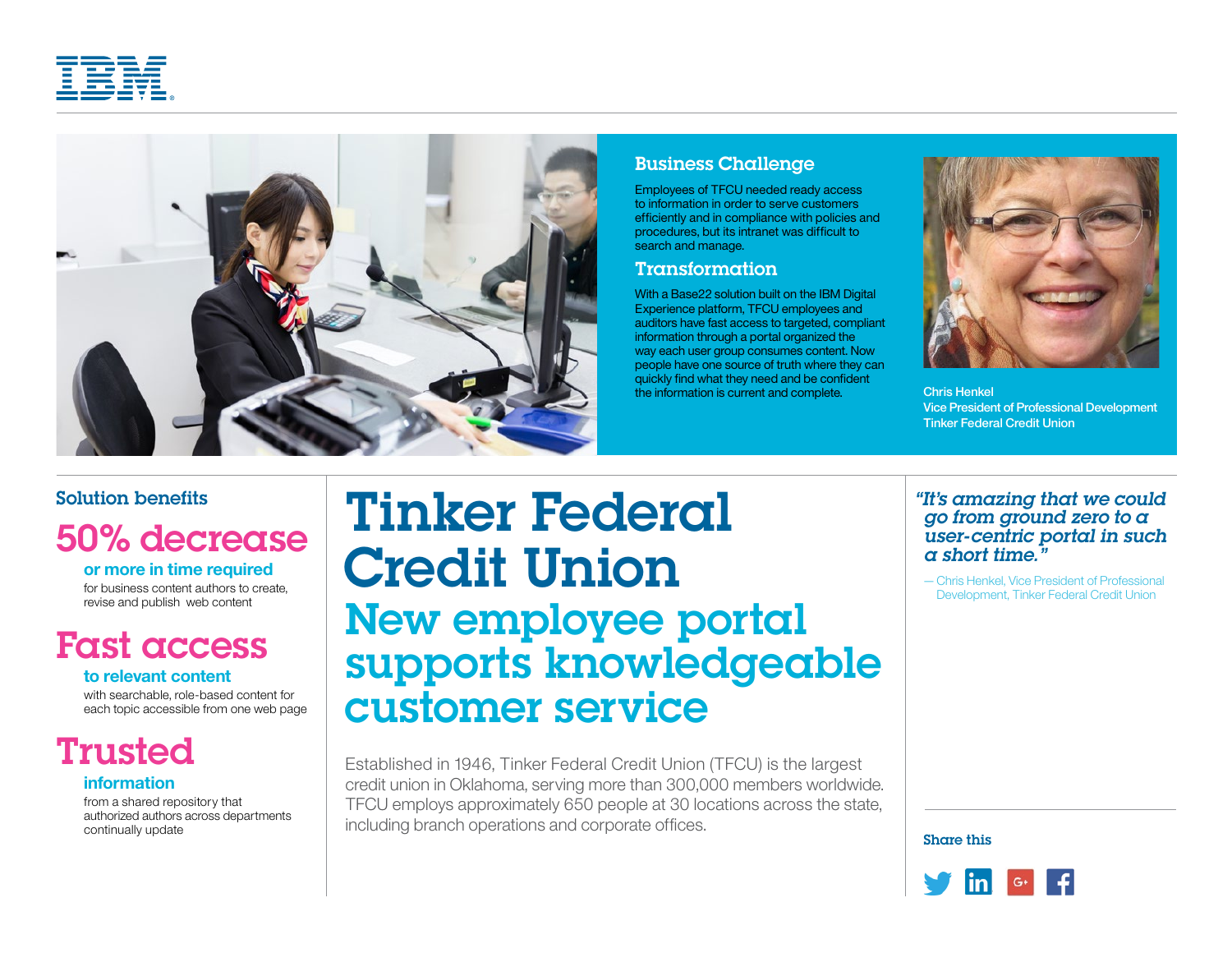#### Content accessibility issues

Because Tinker Federal Credit Union is a knowledge-based organization, it is imperative that its employees have ready access to the information required to serve customers efficiently in accordance with policies and procedures. "We are very cautious and compliant with government regulations and take great care to document how we interpret and follow those requirements," says Renee Jones, Assistant Manager of Professional Development at TFCU. Over time, the growing library of documentation became increasingly difficult to search and manage through TFCU's intranet, which provided a sophisticated directory of linked content.

To continue effectively training employees, serving customers and supporting auditors, TFCU needed a searchable portal to retrieve targeted content buried within lengthy documents. "We envisioned a portal as a single source of the truth, which could be quickly accessed by employees and easily updated by the business content owners responsible for keeping their departmental information accurate and current," says Jones.

#### Blueprint for success

TFCU already had the technology base for a strong solution with its IBM Digital Experience platform, but it had no one in-house dedicated to web design or development. Tasked with deploying the employee portal, TFCU's professional development department contracted with IBM Premier Business Partner Base22, LLC for assistance.

*"With Base22 and IBM, we finally got to a point where we had the right combination of expertise, design experience and researchbased information, for a solution that we could plug and play."*

—Chris Henkel, Vice President of Professional Development, Tinker Federal Credit Union

Base22 offers a portal blueprint that includes all the elements needed to provide a compelling user experience with minimal IT involvement. "The Base22 team trained us to effectively build on our IBM Digital Experience platform using its blueprint to upload content and display it the way we needed it displayed," says Jones.

The new employee portal went live just under one year from the project kick-off date and only six months after TFCU staff began inputting content. The bulk of that time was spent getting the content in the right state. "We didn't want to just transfer our content automatically over to web pages," said Jones. "We needed to go through each page to make sure the information was accurate and up-to-date before it was published." Altogether, the TFCU team created more than 1,200 resource and news pages using the Base 22 templates built on IBM Web Content Manager software.

"Throughout this project, Base22 has been responsive to our needs, mindful of our budget, professional and fun to work with." says Jones.

#### Fast answers

With the new portal, TFCU employees can quickly find the information they need to be successful. The portal organizes content by topic and role, enabling staff to access targeted information without having to know where it exists on the site.

In contrast, content on the previous employee intranet was organized by department and presented in nonsearchable format. "Because we had limited search capabilities, it was difficult for employees to locate information unless they knew which department authored and maintained that content," says Jones.

Now each policy or procedure has its own web page, which makes it easy for employees to search by keywords. And they can be confident that the search results yield the most up-to-date content.

One employee says, "Having all information regarding a single topic in one centralized location reduces my research time and helps me provide a hassle-free member experience." Jones adds: "Employees comment that the new portal has much more information than our previous site. However, the information they refer to is content that actually did exist on the old site. They didn't realize it was there because they couldn't find it."

#### Consistent, accurate content

To help ensure that portal content remains consistent, accurate and timely, TFCU encourages employee vigilance by taking advantage of the feedback button at the bottom of every web page, an important feature of the Base22 templates. When employees struggle with content on a page or have a comment, they click that button to automatically initiate an email to the content owner with a link to the page in question.

"I'm happy when they let me know something is wrong, even a spelling error, because it shows they care about the portal information and they now have an expectation that it's accurate in every way," says Jones. "And they have a fast, convenient way to alert somebody who can do something about it."